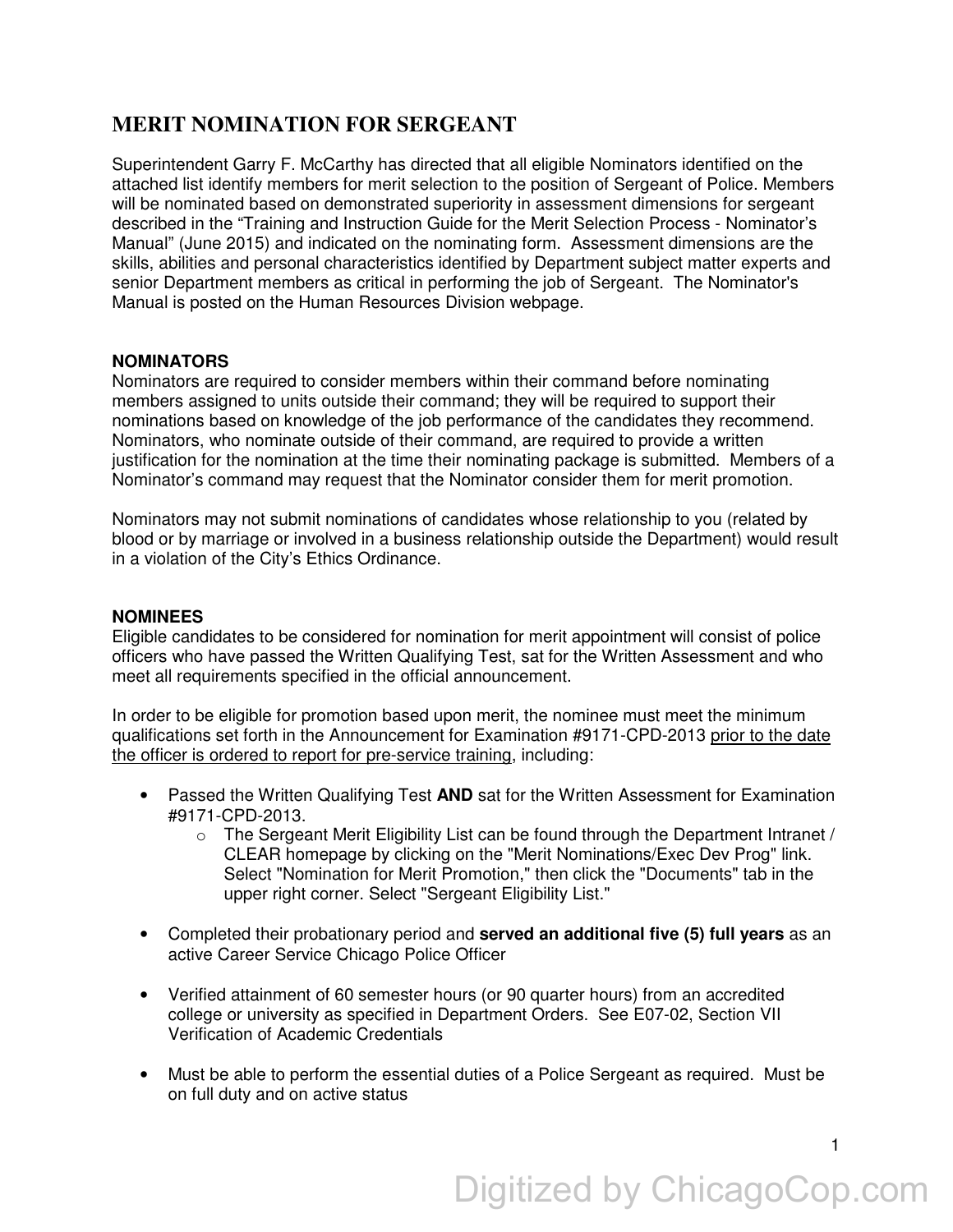In addition, nominees must meet the following criteria:

**Acceptable Discipline Record:** No sustained Complaint Register (C.R.) investigations for misconduct resulting in suspensions of more than seven (7) days during the preceding 12 month period; nor a record of three (3) or more sustained C.R. numbers resulting in suspensions of any length of time within the past five years.

**NOTE:** Sustained C. R. investigations with findings of "No Disciplinary Action" will not be considered as sustained violations for purposes of this selection process. Nominees with pending grievances or Police Board cases concerning discipline may be nominated; however, the scope and type of allegations will be considered and may be a factor in non-selection.

**Attendance:** No unauthorized absences within the preceding 12 month period.

**Medical Roll:** A maximum of nine (9) medical incidents and/or 45 days on the medical roll within the preceding three (3) year period, absent exceptional circumstances. If a pattern of medical roll abuse or misuse is established (i.e., the nominee goes on the medical roll when assigned to an involuntary detail; the medical roll use is linked to furloughs, RDOs or other time due to extend time off; or the nominee is found to have used the medical roll in an unauthorized manner or demonstrates other behaviors demonstrating medical roll misuse), the nominee will be disqualified.

**NOTE:** Medical time used in relation to IOD, approved FMLA leaves or ADA accommodations cannot be the basis for disqualification.

**Indebtedness: No** indebtedness to the City of Chicago.

## **LETTERS OF RECOMMENDATION**

Nominees must have two (2) letters of recommendation from **active** supervisors who have supervised the Nominee within the past five (5) years. References must use the Merit Selection Recommendation Form that is available on the Human Resources Division webpage. Click on "Merit Selection Process Information." Under Sergeant (9171-CPD-2013), complete the "Merit Selection Recommendation Form."

#### **NOMINATION FORMS**

### **Nominators must complete the online nomination form no later than Friday, 12 June 2015 at 1700 hours.**

Access the nomination form through the Department Intranet / CLEAR homepage by clicking on the "Merit Nominations/Exec Dev Prog" link. Select "Nomination for Merit Promotion," then click the "Nomination" tab in the upper right corner. Select "SERGEANT" from the Nomination Type drop-down menu.

Please see the Nominator's Manual for instructions on how to fill in the content of the nomination form.

**Nominators must deliver one original and eight (8) copies of the nomination packet to the Human Resources Division, Room 4090NE, 4th Floor, Headquarters, 3510 S. Michigan Avenue, no later than Monday, 15 June 2015 at 1500 hours.** Late submissions will be ineligible for further processing.

2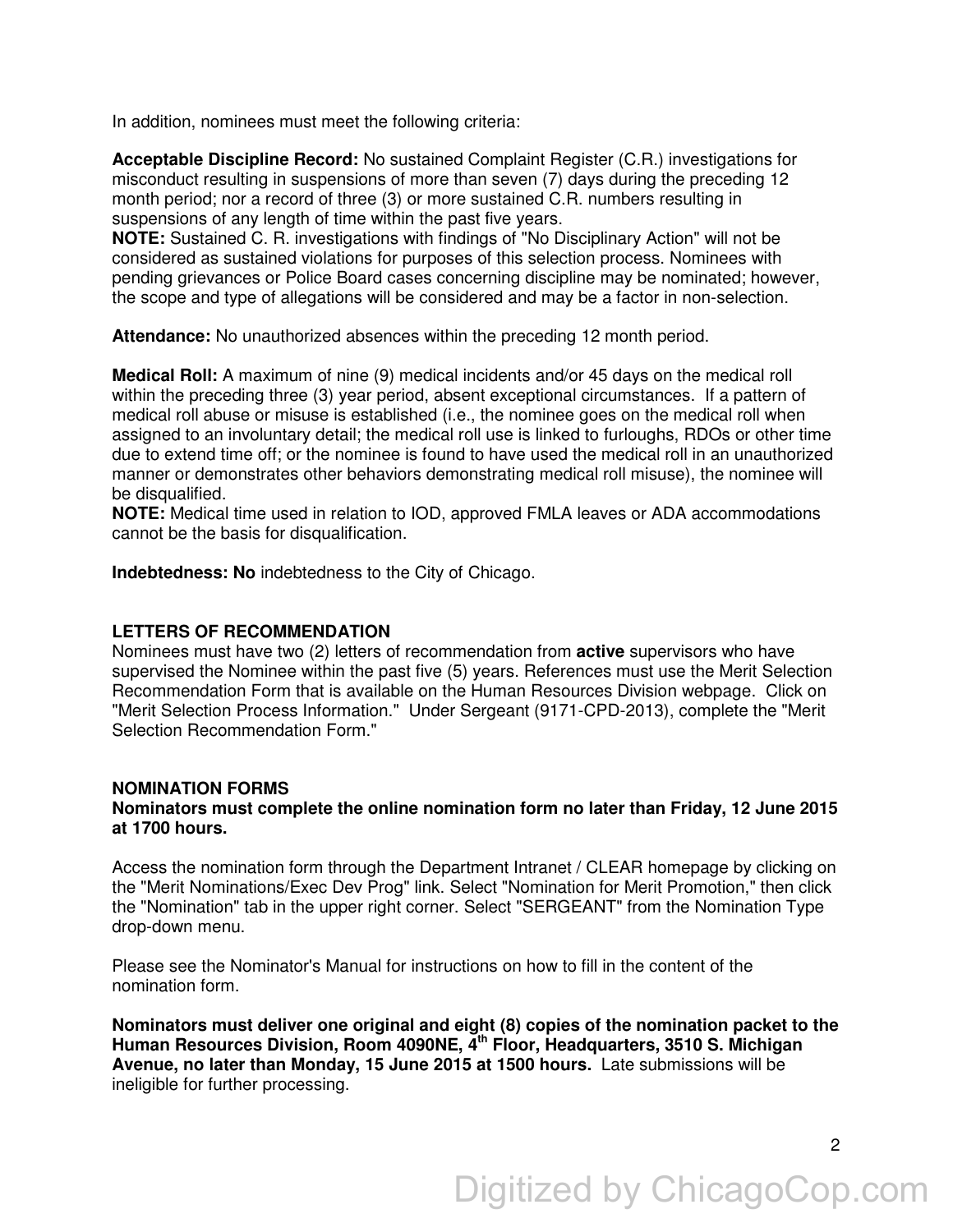## **NOMINATING PACKETS**

**Nominating packets are submitted to HR by the Nominator.** Each nominating packet will consist of the following documents:

- Signed Nomination Form (one original)
- Candidate's Detailed Resume
- Certificate of Educational Attainment
- 2 Letters of Recommendation from **active members** who have supervised the nominee within the last five (5) years
	- o **NOTE:** Letters of Reference must follow the format set forth in the Reference Form available on the Human Resources Division webpage by following the "Merit Selection Process Information" link.
- Written Justification for the nomination (ONLY if outside of Nominator's command)
- Completed Hire Certification Form **completed by the Nominator.** Hire Certification Form is available on the Human Resources Division webpage by following the "Merit Selection Process Information" link.
- No other documentation will be accepted.

## **Processing Packets:**

HR will accept all nominating packets, check them for completeness and ensure that all deadlines are met. Late or incomplete packets (e.g., no certificate of educational attainment, no resume, missing letters of recommendation) will not be accepted or considered.

HR will supplement timely, complete packets with copies, or a synopsis, of relevant information including, but not limited to, the following:

- Complimentary history
- Disciplinary history as permitted by the relevant Collective Bargaining Agreement
- Performance evaluations
- Use of medical roll
- Attendance history
- Status of Indebtedness to the City of Chicago
- Verification of merit eligibility
- Verification of minimum time in grade

These packets will be distributed to each member of the Merit Board.

## **MERIT BOARD**

The current Merit Board consists of the following members, as designated by the Superintendent:

- Deputy Chief Eddie Johnson (Chairman)
- Deputy Chief David McNaughton
- Deputy Chief Eugene Roy
- Deputy Chief Berscott Ruiz
- Deputy Chief Patricia Walsh

The Director of the Human Resources Division will serve as the administrative secretary of the Merit Board as a non-voting member.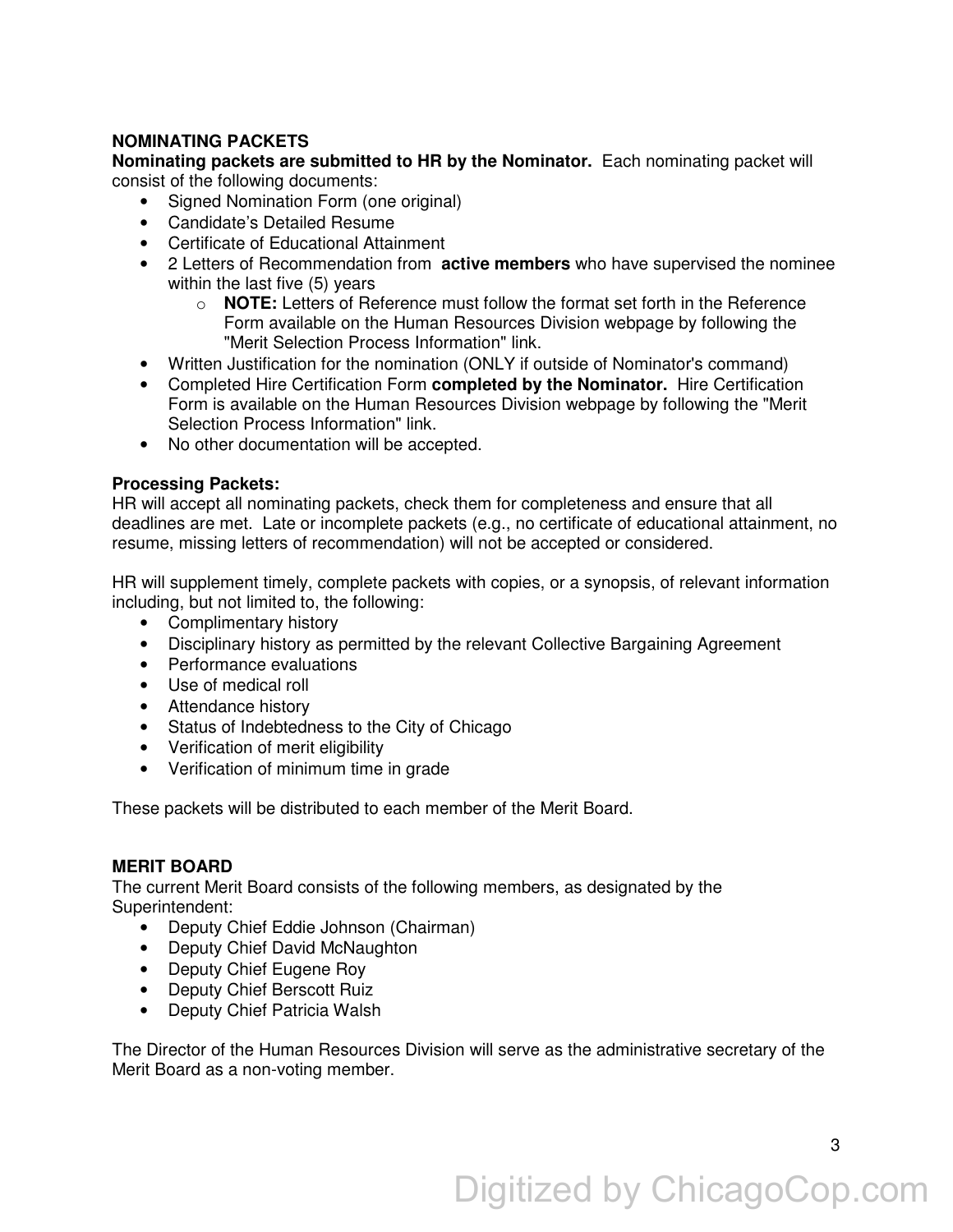#### **Merit Board Meeting:**

There shall be no discussion of the nominees by the Merit Board members prior to, or after, the meeting. The Merit Board will conduct structured interviews for the nominated officers. Prior to the actual interviews, all nominated officers will be sent the same set of questions that will be asked within the structured interview. Members of the Merit Board will independently review the nominating packets, interview the candidate pool, and independently rate each officer on each of the Merit Dimensions. This rating will be based on the information obtained from the interview process and the information provided in the nominating packet. The Human Resources Division will tabulate scores for each officer participating in this process and officers will be placed into bands or tiers based on their performance and information provided in the nominating packets.

Each Merit Board member will sign a Hire Certification form.

One or more members of the City of Chicago Department of Human Resources and/or the Inspector General's Hiring Oversight Office may attend the Merit Board meeting. Each representative will sign a Hire Certification form.

#### **SUPERINTENDENT**

The Superintendent will have final responsibility for selecting candidates for merit appointments. See E05-04 for additional information. The Superintendent will also sign a Hire Certification form.

Digitized by ChicagoCop.com

4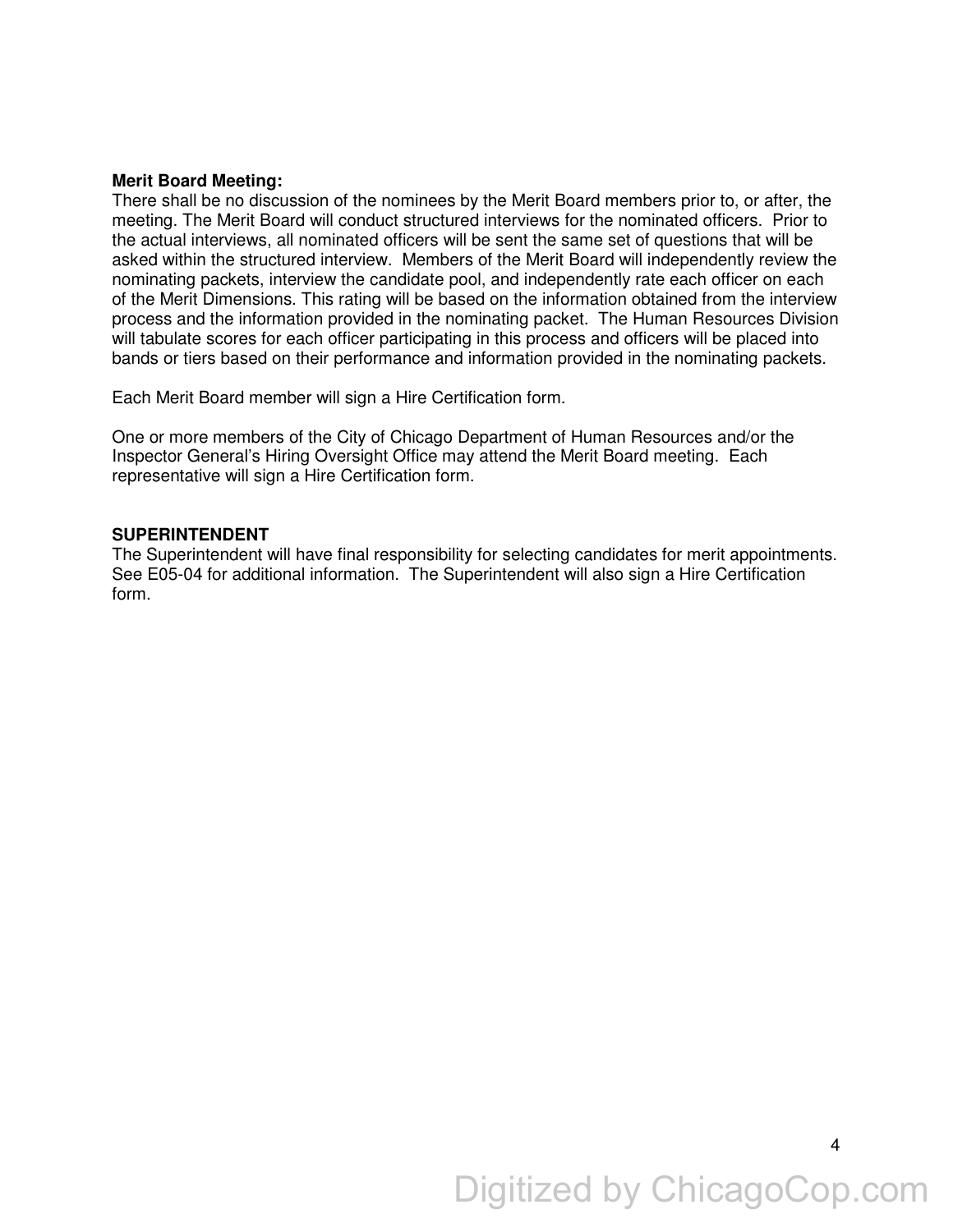## **Command Nomination Roster**

| <b>Bureau</b> | <b>Unit/District</b>            | <b>Title</b>             | Incumbent                   | 1                 |
|---------------|---------------------------------|--------------------------|-----------------------------|-------------------|
|               |                                 |                          |                             | <b>Nomination</b> |
|               |                                 |                          |                             | Each              |
|               |                                 |                          |                             |                   |
| <b>OOS</b>    | <b>Crime Control Strategies</b> | Chief                    | <b>Robert Tracy</b>         | 1                 |
|               | Crime Control Strategies        | Deputy Chief             | <b>Steven Caluris</b>       | 1                 |
|               | Research and                    | <b>Director</b>          | Karen Conway                | 1                 |
|               | Development                     |                          |                             |                   |
|               |                                 |                          |                             |                   |
|               | Office of the COS               | Chief of Staff           | James Roussell              | 1                 |
|               | Legal Affairs                   | <b>General Counsel</b>   | <b>Ralph Price</b>          |                   |
|               | <b>Internal Affairs</b>         | Commander                | <b>Robert Klimas</b>        |                   |
|               | <b>Internal Affairs</b>         | Commander                | Brendan Deenihan            | 1                 |
|               |                                 |                          |                             |                   |
| <b>FDS</b>    | Office of the FDS               | <b>First Deputy Supt</b> | Alfonza Wysinger            | 1                 |
|               | <b>Detached Services</b>        | Commander                | <b>Brian Thompson</b>       | 1                 |
|               | <b>Street Operations Unit</b>   | Deputy Chief             | Dana Alexander              |                   |
|               | <b>Street Operations Unit</b>   | Deputy Chief             | <b>Carlos Velez</b>         | 1                 |
|               |                                 |                          |                             |                   |
| <b>BOP</b>    | Patrol                          | Commander                | Elias Voulgaris             | 1                 |
|               | Area North                      | <b>Executive Officer</b> | <b>Melissa Staples</b>      | 1                 |
|               | <b>Area Central</b>             | <b>Executive Officer</b> | <b>Michael Mealer</b>       |                   |
|               | Area South                      | <b>Executive Officer</b> | <b>Christopher Fletcher</b> |                   |
|               | 001                             | Commander                | <b>Alfred Nagode</b>        |                   |
|               | 002                             | Commander                | <b>Terence Williams</b>     |                   |
|               | 003                             | Commander                | James Jones                 |                   |
|               | 004                             | Commander                | Kevin Navarro               |                   |
|               | 005                             | Commander                | Kevin Johnson               |                   |
|               | 006                             | Deputy Chief             | <b>Fred Waller</b>          |                   |
|               | 007                             | Commander                | Larry Watson                |                   |
|               | 008                             | Commander                | James C O'Donnell           |                   |
|               | 009                             | Commander                | Leo Panepinto               |                   |
|               | 010                             | Commander                | <b>Francis Valadez</b>      |                   |
|               | 011                             | Commander                | <b>Barbara West</b>         | 1                 |
|               | 012                             | Commander                | Edward Kulbida              |                   |
|               | 014                             | Commander                | Marc Buslik                 |                   |
|               | 015                             | Commander                | Dwayne Betts                |                   |
|               | 016                             | Commander                | Roger Bay                   |                   |
|               | 017                             | Commander                | Jose Ramirez                |                   |
|               | 018                             | Commander                | George Devereux             |                   |
|               | 019                             | Commander                | <b>Robert Cesario</b>       |                   |
|               | 020                             | Commander                | Cornelia Lott               |                   |
|               | 022                             | Commander                | Daniel Godsel               |                   |
|               | 024                             | Commander                | Roberto Nieves              | 1                 |
|               | 025                             | Commander                | Maria Pena                  | 1                 |
|               | Airport Law Enf                 | Commander                | Thomas Argenbright          |                   |
|               | <b>Public Transportation</b>    | Commander                | Nancy Lipman                | 1                 |